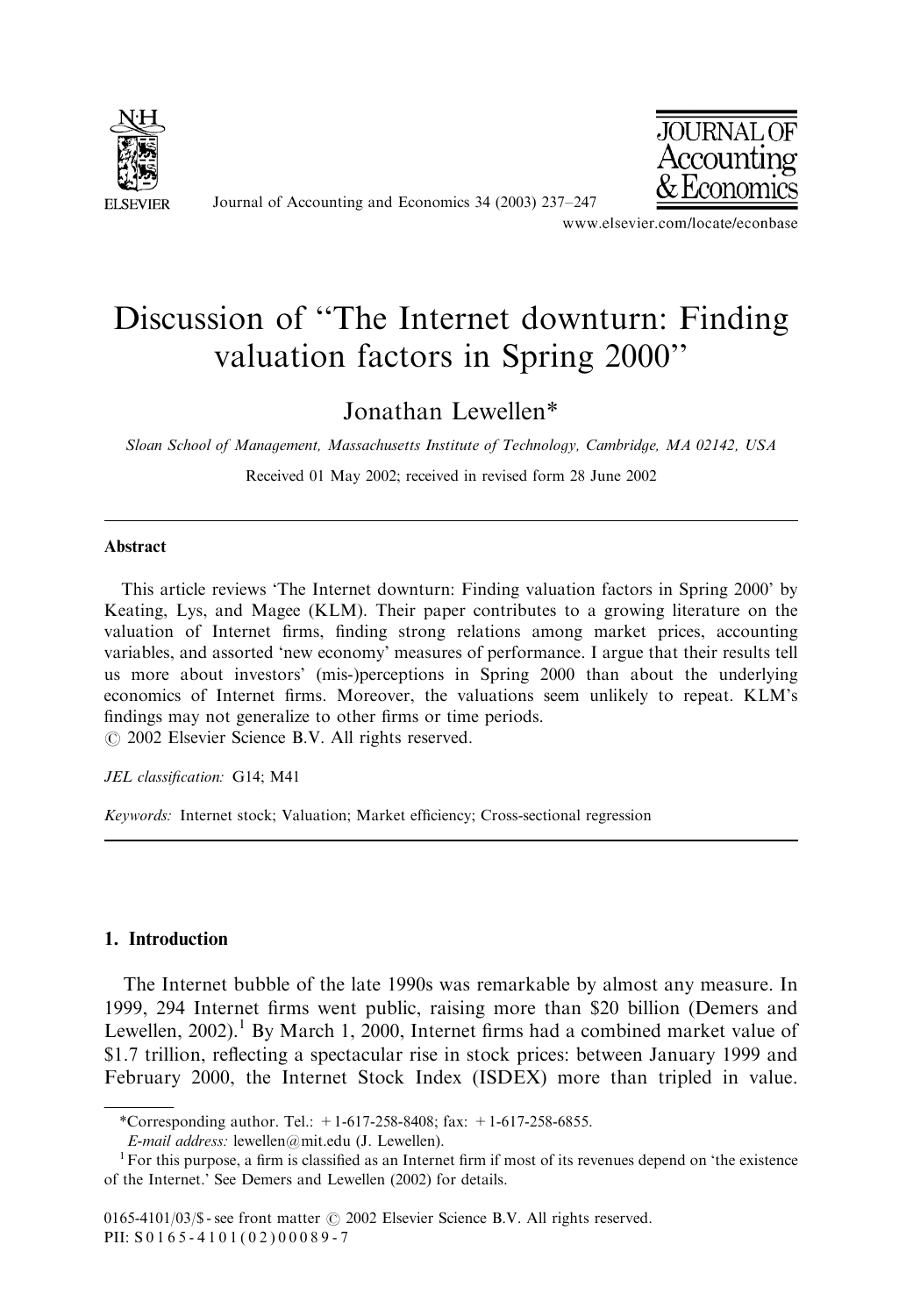Perhaps more impressive, however, was the subsequent fall in valuations. By the end of 2000, the ISDEX had returned to its level on January 1, 1999. It fell another 69% over the subsequent nine months, for a total decline of nearly 90%.

The rise and fall of Internet valuations raises many important questions, some with broad implications for finance and accounting research. What explained the rise in stock prices? Were valuations rational, given the information at the time? If not, why did investors continue to buy Internet stocks? Why didn't arbitrage force prices back to fundamental value? Was short-selling feasible and profitable? What types of firms were most overvalued? Which firms declined the most in Spring 2000 and what triggered their fall?

Keating, Lys, and Magee (KLM) focus on the last two questions. They show that accounting and 'neweconomy' variables can explain, in a statistical sense, much of the cross-sectional variation in prices and returns in Spring 2000. This article reviews and critiques their analysis. While KLM's paper lays a solid foundation for understanding Internet stocks, I argue that their specific conclusions are suspect for two reasons: (1) the regressions likely suffer from important omitted-variable and endogeneity problems; and (2) Internet valuations were, almost certainly, irrational––the tests probably tell us more about investors' misperceptions than about the underlying economics of Internet firms. I also discuss several methodological issues raised by their tests. The article concludes with a general discussion of accounting for intangible assets, motivated by some of KLM's results.

# 2. Summary of the paper

KLM's analysis is broken into two parts. The first part should not be too surprising or controversial: KLM argue that new disclosures during the sample window, March 13–May 26, were insufficient to explain the Spring 2000 crash.<sup>2</sup> They collect information on 10-K filings, earnings announcements, web traffic, goingconcern opinions, and analyst forecasts. The data provide little evidence of large negative news: earnings surprises appear to be close to zero or positive, analysts forecasts and trade recommendations are stable, web traffic reveals no obvious problems, and only two firms out of 148 received negative going-concern opinions. Hence, KLM argue that the crash reflects a reassessment of existing information, not reaction to news.

The second part of the paper explores the cross section of prices and returns. KLM test whether cross-sectional variation in market value can be explained by traditional accounting variables and assorted 'new economy' measures.<sup>3</sup> The accounting variables include net income, book value of equity, analyst forecasts,

<sup>&</sup>lt;sup>2</sup>This window covers the initial large price decline. The ISDEX dropped from 1100.40 on March 10 to 592.63 on May 26. It then rebounded somewhat and remained above 600 for the next 6 months. <sup>3</sup>

 $3$  See, also, Demers and Lev (2001), Rajgopal et al. (2001), Trueman et al. (2002), and Ofek and Richardson (2002).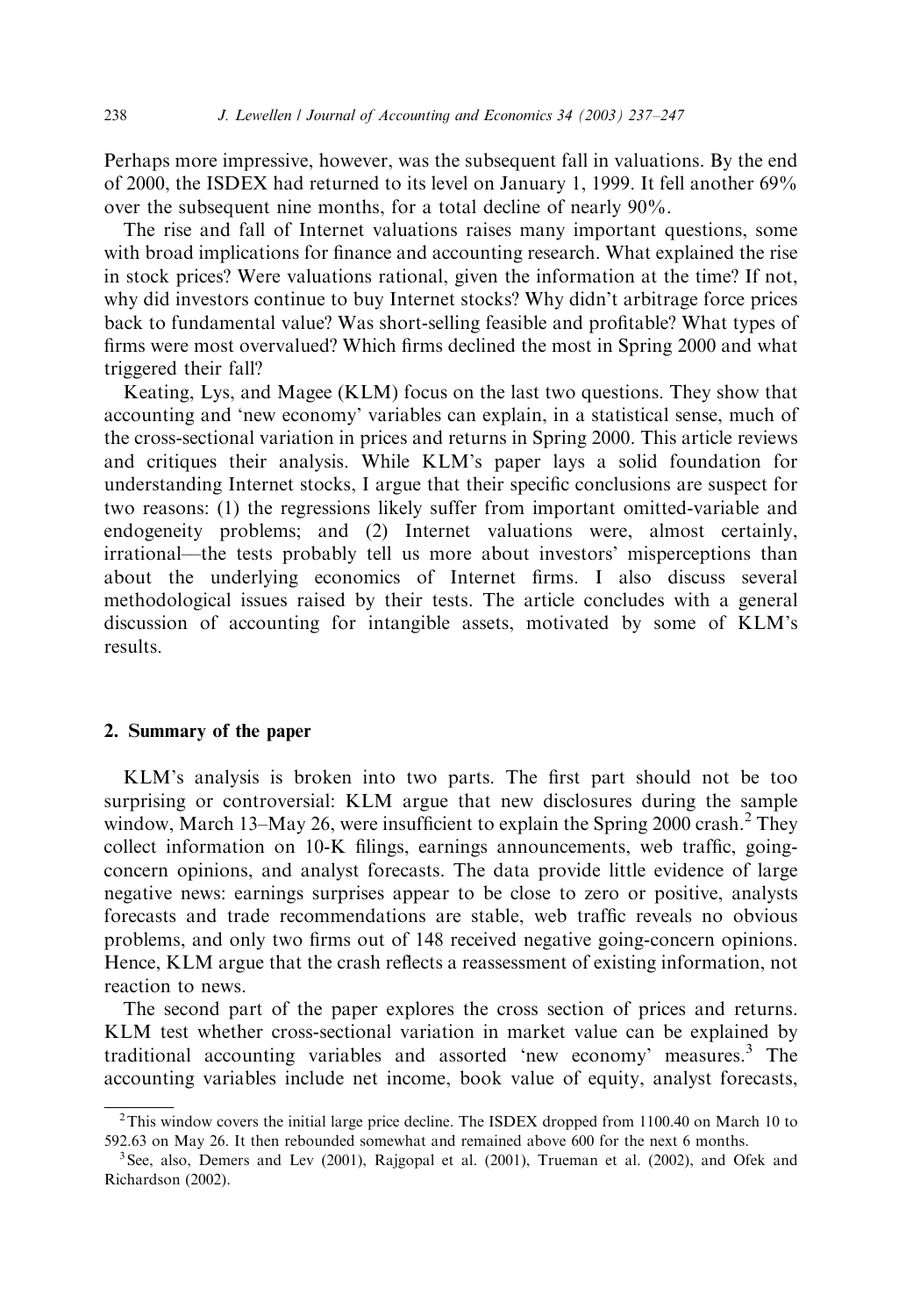changes in contributed capital, and going-concern opinions.<sup>4</sup> (In some tests, net income is broken into gross profits, advertising and R&D expense, and other.) The new economy measures include supplier financing, cash-burn rates, non-cash transactions, employee option grants, and web traffic. The new economy variables are central to the paper, so it is important to understand what they are meant to capture:

#### 2.1. Supplier financing (SF)

SF is essentially the negative of non-cash net working capital. It is supposed to measure 'supplier willingness to fund operations.' KLM predict that SF will be positively related to market value. The logic is that, with information asymmetry, suppliers' willingness to fund operations should be a positive signal to investors.

#### 2.2. Cash-burn rate (CBurn)

CBurn is defined as the negative of operating and investing cashflows divided by cash and short-term investments. It is a liquidity, or cash availability, measure. A large positive number means that the firm is expected to consume its cash resources very quickly. KLM predict that CBurn will be negatively related to both market value and returns during Spring 2000 (see also Demers and Lev, 2001). The logic is that firms with more cash depend less on imperfect, and possibly finicky, capital markets (consistent with Myers and Majluf, 1984).

## 2.3. Non-cash transactions (OptGr and CBDiff)

Internet firms often use stock and options to pay suppliers, in what KLM refer to as 'non-cash transactions.' CBDiff is calculated like CBurn above except that it contains non-cash transactions in the numerator (estimating what the firm's incremental cashflows would be if it had to use cash to pay all suppliers). CBDiff is predicted to be positively related to value if it signals good information or if noncash transactions are an efficient way to conserve cash; CBDiff is predicted to be negatively related to value if it signals financial vulnerability. KLM also include employee option grants in the regressions and, again, the predicted sign is ambiguous: KLM predict a positive coefficient if options mitigate agency problems or if options signal positive information. They predict a negative sign if option grants are viewed as an expense.

## 2.4. Empirical results

KLM's basic findings are straightforward. Together, the financial and new economy variables explain a significant fraction of the cross-sectional variation in

<sup>&</sup>lt;sup>4</sup> Contributed capital represents 'resources that have been given to the firm, either in cash or in goods and services, in exchange for equity and equity-related claims.' It equals shareholders equity minus retained earnings plus cumulative option grants to employees.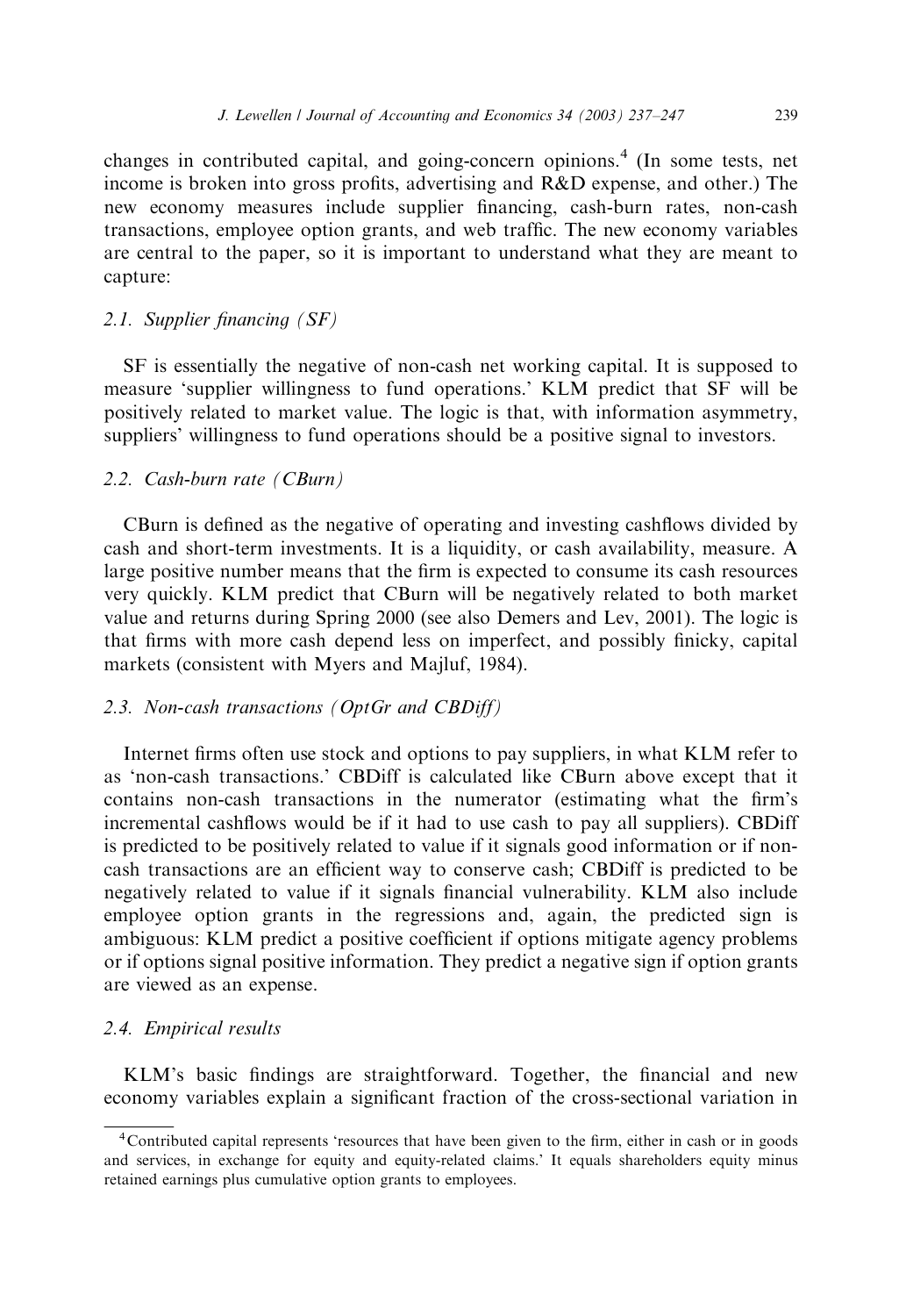market value, both before and after the crash. The regression  $R^2$  is 40% on March 13 and 33% on May 26. Perhaps surprisingly, the financial variables seem to provide more information than the neweconomy measures. Further, if net income is broken into its components (gross profits, advertising and R&D expense, and other), the  $R^2$ 's increase to roughly 70% and the dominance of the financial variables becomes clearer. The results are generally consistent with KLM's view that agency and information problems are important.

#### 3. If prices were rational

It is convenient to break my discussion into two parts. I initially assume, like KLM, that the stock market is efficient. I later question whether this is a good description of Internet prices in Spring 2000.

To begin, assume that prices really did reflect fundamentals. At face value, the motivation for KLM's new economy variables seems clear. Supplier financing *should* signal positive information about the firm, assuming that suppliers are informed and put a significant amount of capital at risk. Cash availability should create value if market imperfections mean that external financing is costly. Non-cash transactions should signal information about financial vulnerability or private information. Options grants should align manager and stockholder incentives, signal managerial confidence in the firm, and possibly reduce turnover. They also surely represent an expense omitted from the income statement.

However, taking these arguments to the data is problematic for two related, but distinct, reasons. First, the variables are endogenous choice variables; it is not at all clear that the arguments above should translate into a cross-sectional relation with value. Consider, for example, option grants. Suppose they really do align managers' and stockholders' interests. Does this mean that, cross sectionally, we should find that firms with more option grants have higher values? No. If firms act rationally, then each firm chooses option grants to maximize value. The cross-sectional relation between value and option grants is indeterminate, depending on the underlying production function, or technology, of the firms.<sup>5</sup> KLM's argument makes a clear prediction only if most firms use too few options: in that case, we would expect that firms with more options have higher values. But that view seems hard to justify and the paper makes no attempt to do so.

The second problem is caused by omitted variables. The types of firms that have high supplier financing, cash burn rates, and non-cash transactions are likely to differ in many dimensions from firms with low values of each variable: Firms that rely heavily on supplier financing are likely to sell different types of products than firms with low supplier financing. Akamai is likely to have a different cash-burn rate

<sup>&</sup>lt;sup>5</sup>Take a simple example. Suppose that firms choose option grants  $(G)$ , capital  $(K)$ , and research spending (R) to produce a single good  $X : X = G^{\alpha} K^{\gamma} R^{\lambda}$ . Firms differ only with respect to the parameters  $\alpha$ ,  $\gamma$ , and  $\lambda$ . The cross-sectional relation between option grants and profits (i.e., market value) can be either positive or negative, depending on the distribution of parameters across firms.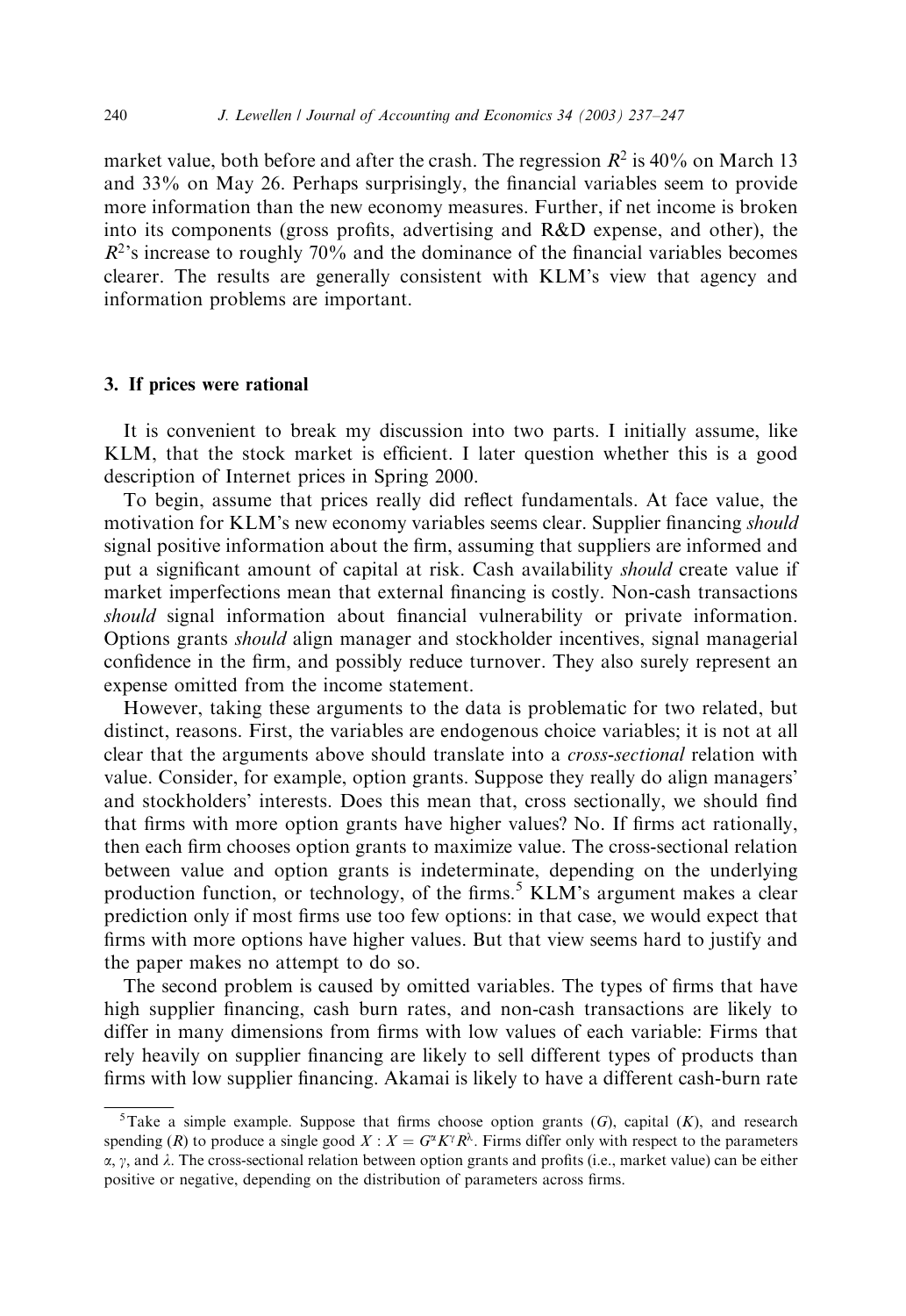than Webvan, which sells a different product, requires a different set of investments, and faces different competition. Amazon undoubtedly has more non-cash transactions and higher option grants than GM. In all three cases, market values are likely to differ across firms, but the differences might be driven simply by the underlying assets and business strategies of the firms. It seems difficult to pinpoint precisely what the explanatory variables capture (let alone make inferences about causality, which often seem implicit in the paper's conclusions).

The bottom line is that, even if Internet prices were rational, I am not sure that the variables capture the intended effects. Some support for my concerns can be found in KLM's empirical results. In the March valuation regression, the coefficient on R&D expense is 34.8 (but not significant) and the coefficient on option grants is 27.1 (significant). Taken literally, the estimates suggest that an extra dollar of R&D increases value by \$34.8 and an extra dollar of option grants increase value by \$27.1. These values are simply too large. They also suggest, implausibly, if taken at face value, that firms spend far too little on people and R&D.

#### 4. If prices were irrational

The discussion above assumes that prices reflect the underlying economics of Internet firms. In most applications I would support that assumption, but the Internet sector in Spring 2000 provides an exception. Ex post, it is obvious that prices were wrong: ISDEX, a popular index of Internet stocks, lost 90% of its value in the 18 months after March 2000. But that observation might be viewed as unfair. Given information available at the time, could a rational investor have believed that prices were right? In my opinion, the answer is no.

I present three pieces of evidence that prices were too high.<sup>6</sup> Fig. 1 shows priceto-sales ratios for KLM's Internet sample (Panel A) and for all non-Internet stocks on CRSP/Compustat (Panel B) in March 2000. The difference between the histograms is striking. In the whole population,  $47.7\%$  of firms have  $P/S$  ratios less than one and 82.5% have  $P/S$  ratios less than five. In the Internet sample, only one firm has a  $P/S$  ratio less than one, 6.5% have  $P/S$  ratios less than five, and the median  $P/S$ ratio is 46.3. If we combine the firms into a portfolio (total market value divided by total sales), the  $P/S$  ratio for the whole market is 1.51 and for the Internet sample is 53.8. While this is by no means irrefutable evidence, the  $P/S$  ratios seem to imbed unreasonable expectations of growth. For example, if we think that Internet  $P/S$ ratios will converge in 20 years to the population value, sales for the entire sector need to grow 19.6% annually if prices don't change. If prices instead grow by 10%, sales need to grow  $31.5\%$  annually.<sup>7</sup> Historically, fewer than 2% of firms achieve 28% sales growth for even ten years (Chan et al., 2002).

<sup>6</sup>Ofek and Richardson (2002) provide a more complete discussion of mispricing in the Internet sector.

 $7$ These calculations are conservative (i.e., reduce the appearance of overpricing) because they assume that growth is financed entirely with internal funds or with debt. If firms also issue new equity, part of the sales in 20 years would belong to future shareholders.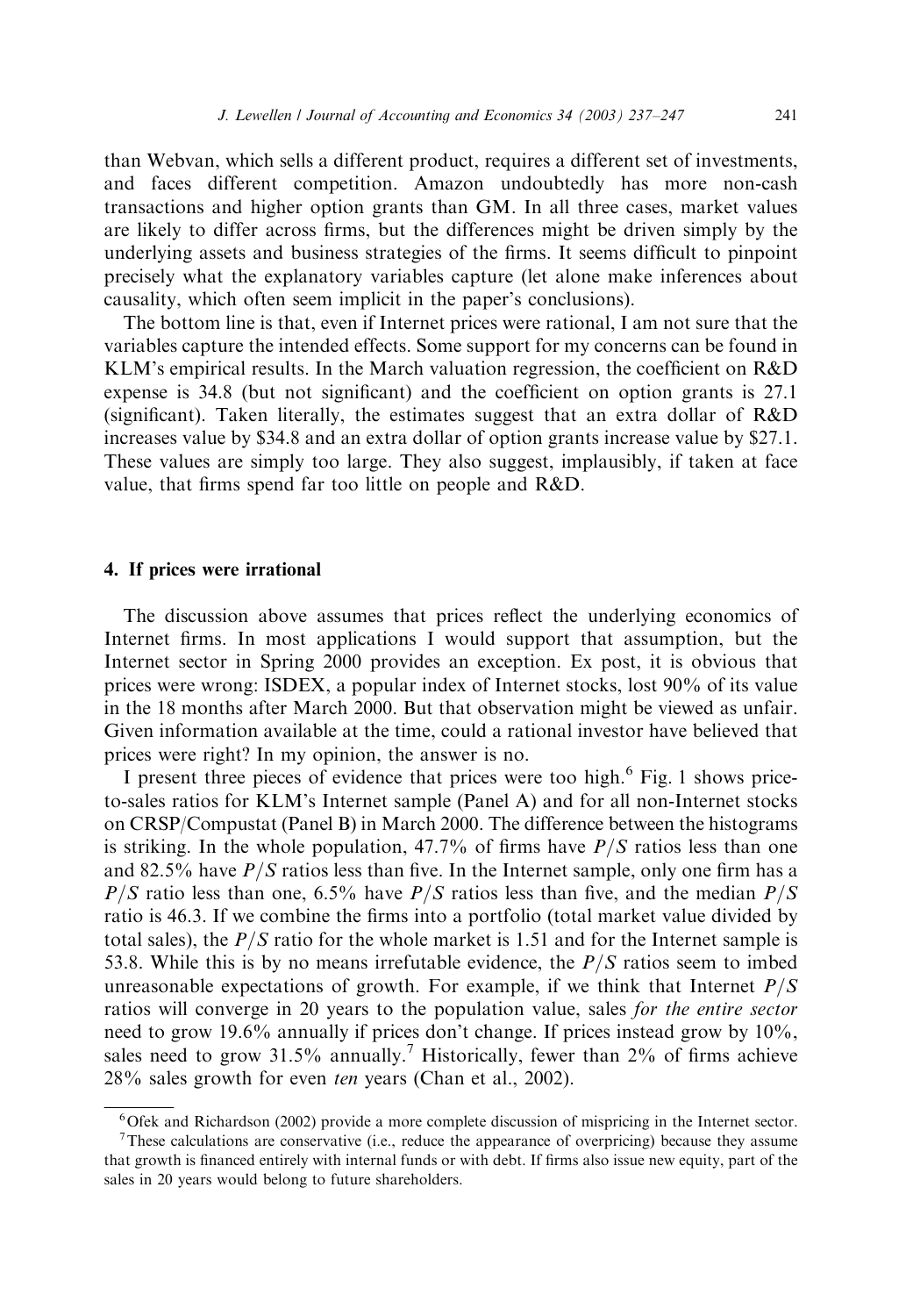

Fig. 1. Histogram, price-to-sales ratios for Internet and non-Internet stocks, March 2000. The figure shows price-to-sales ratios for KLM's Internet sample (Panel A) and for all stocks on CRSP/Compustat (Panel B) in March 2000. The x-axis shows the cutoff value of each price-to-sales bin; the y-axis shows the fraction of firms falling in each bin. Thus, 30.9% of Internet stocks have price-to-sales ratios between 5 and 25, while 47.7% of all firms have price-to-sales ratios less than one.

As a second piece of evidence, Table 1 compares the Internet firms to four other technology firms: Cisco, Intel, IBM, and Microsoft. The four firms are selected as profitable, high-growth firms whose operating performance might be similar to the Internet sample. In fact, at least three of the firms (Cisco, Intel, and Microsoft) seem to have considerable market power and might be expected to trade at a premium relative to Internet stocks. The table shows that the opposite is true: the Internet firms are valued more highly, as a group, than each of the benchmark firms. At the same time, the Internet firms have considerably lower sales, gross profits, and net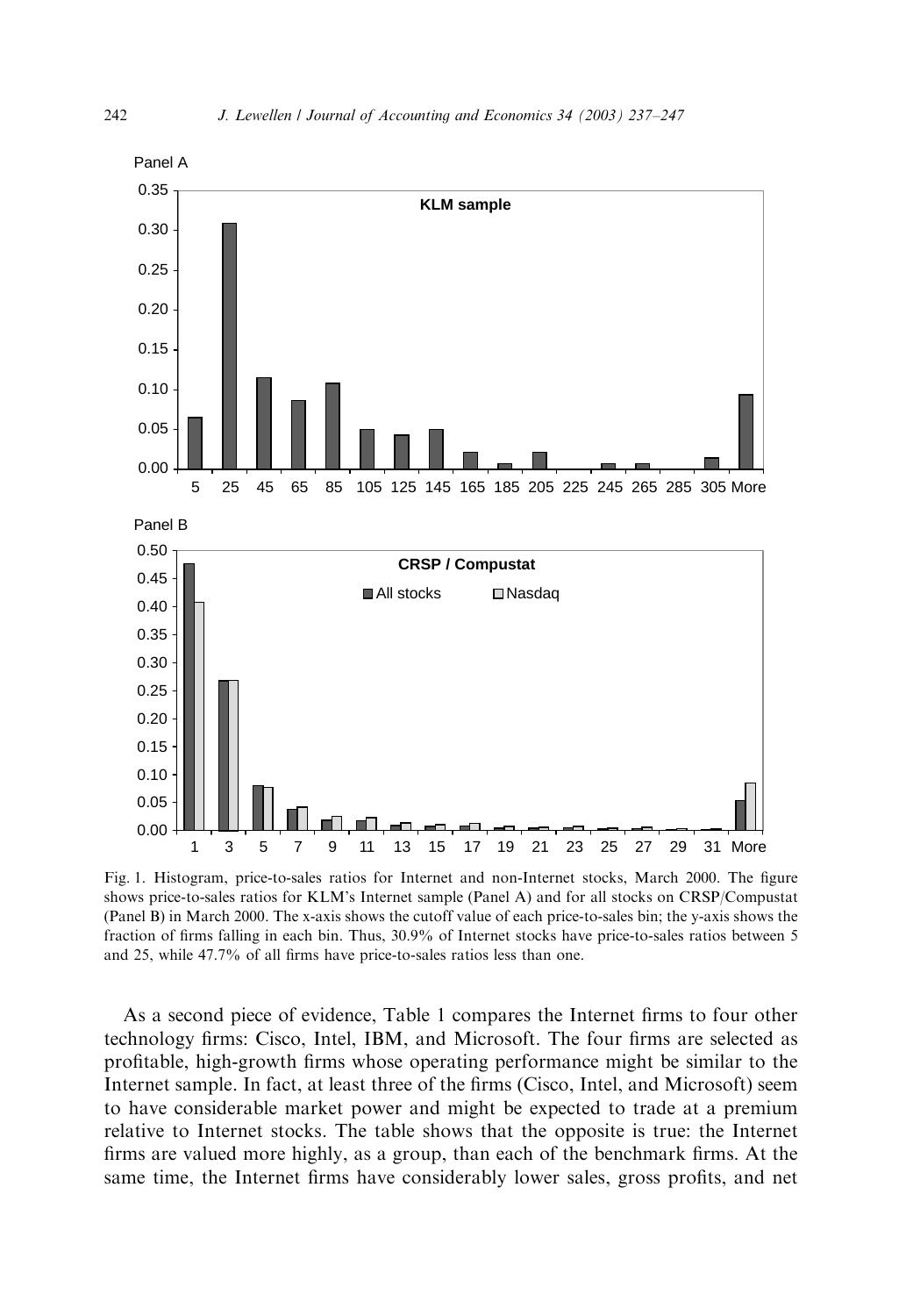Table 1

Summary statistics for Internet stocks and selected companies, March 2000

The table shows financial data (\$ billions) for KLM's sample of Internet stocks and for Cisco, Intel, IBM, and Microsoft. The market value of equity is obtained from CRSP for March 13, 2000 and accounting data is taken from Compustat for fiscal year 1999.

|                        | KLM    | Cisco | Intel | <b>IBM</b> | Microsoft |
|------------------------|--------|-------|-------|------------|-----------|
| Market value           | 651.6  | 445.5 | 408.0 | 194.1      | 505.7     |
| Book value             | 34.7   | 11.7  | 35.8  | 21.6       | 27.5      |
| <b>Sales</b>           | 12.1   | 12.2  | 29.4  | 87.5       | 19.7      |
| Costs of good sold     | 7.3    | 3.8   | 9.1   | 49.5       | 2.3       |
| Gross profits          | 4.8    | 8.4   | 20.3  | 38.1       | 17.4      |
| $SG&A^a$               | 8.8    | 4.4   | 7.0   | 21.9       | 6.9       |
| Advertising + $R\&D^a$ | 2.4    | 2.1   | 5.2   | 6.3        | 3.0       |
| Operating profits      | $-7.0$ | 3.5   | 10.2  | 10.1       | 10.0      |
| Net income             | $-7.2$ | 2.1   | 7.3   | 7.7        | 7.8       |

<sup>a</sup>SG&A: selling, general, and administrative expense; R&D: research and development expense.

income, and they spend less on advertising and R&D. Thus, even relative to other high-tech firms, the Internet stocks seem to be overvalued.

Finally, consider how different assumptions about earnings growth affect current value. Suppose that long-term growth rates equal 6% and the discount rate for Internet stocks is 10%. Suppose, further, that profits margins (net income/sales) might be either  $5\%$  or  $10\%$ .<sup>8</sup> Assume profits begin immediately, are fully reinvested in the firm in the short run, and are partially retained in the long run to finance growth.<sup>9</sup> Table 2 reports the present value of dividends for the Internet sample under different assumptions about short-run growth rates: 20% or 30% growth for either 10, 15, or 20 years. The table shows, perhaps not surprisingly, that it is very difficult to justify observed market prices. If profit margins are 5% and the entire sector grows 30% annually for 20 years, fundamental value is only \$368 billion, compared with an observed market value of \$652 billion. Other, more reasonable, assumptions about growth rates imply even greater mispricing.

In short, Internet prices in Spring 2000 appear wildly too high. KLM interpret the regressions as telling us about the economics of Internet firms, but they probably tell us more about investors' irrationality. This does not mean that the results are uninteresting. To the contrary, they potentially convey a lot of information about how investors formed their beliefs.

Two additional observations follow from this discussion. The extreme mispricing of Internet stocks seems unlikely to repeat; KLM's findings might not generalize to

<sup>&</sup>lt;sup>8</sup>These estimates for long-term growth and profit margins seem reasonable given historical data. Over the last 50 years, real dividends on the S&P 500 index have grown 1.3% annually and real earnings have grown 2.8% annually. Profit margins have averaged 5.4% for all stocks since 1963 and 4.5% for Nasdaq stocks since 1973. Margins for retail firms are lower, averaging 1.9% (Ofek and Richardson, 2002).

<sup>&</sup>lt;sup>9</sup> If margins are constant, Brealey and Myers (2000, p. 68) show that growth=ROE  $\times$  the plowback ratio (with no external financing, earnings and book equity grow only through retained earnings). Here, ROE increases in the short run because earnings grow faster than book values.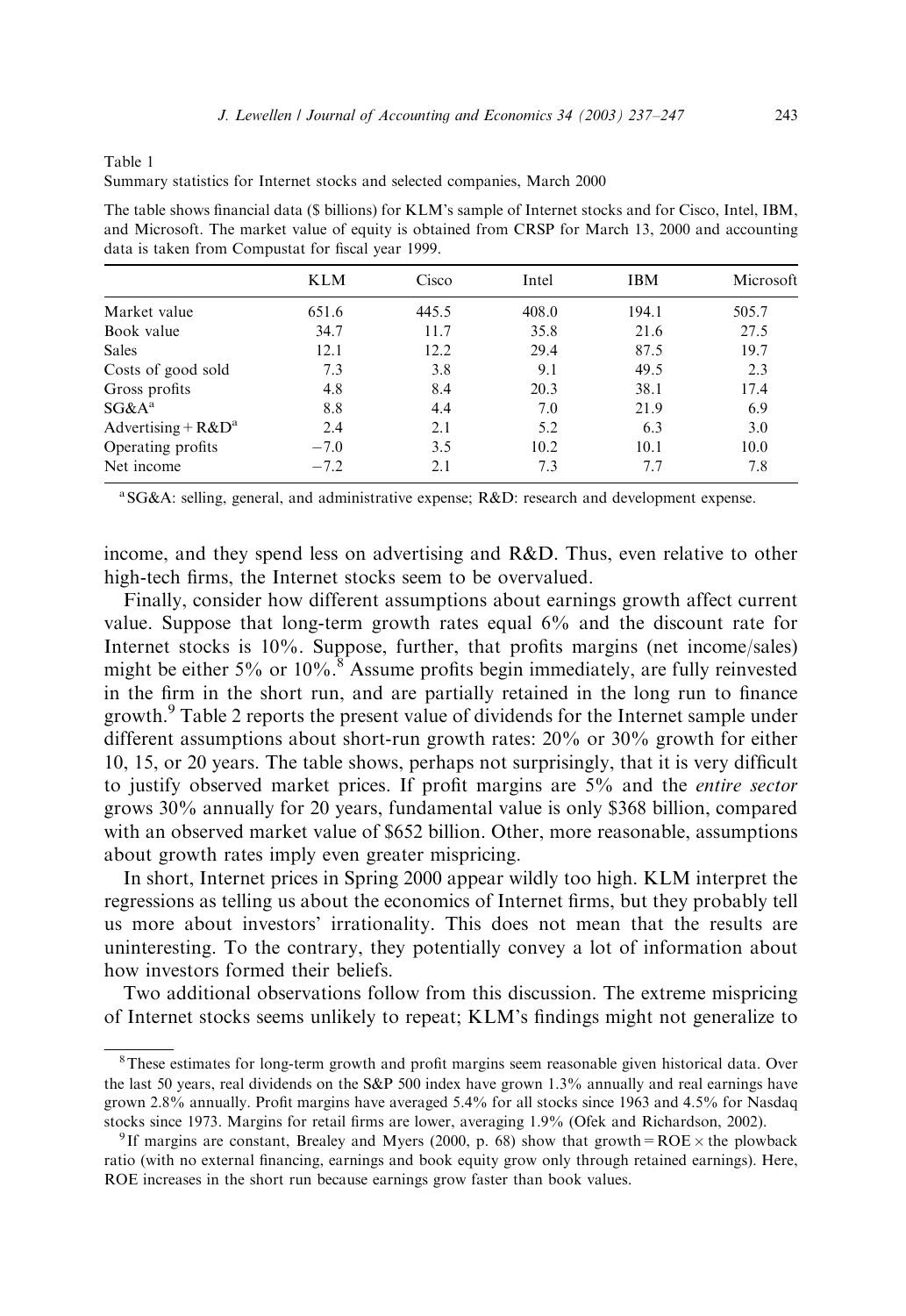#### Table 2 Earnings growth and value.

The table shows the value of KLM's Internet sample under different assumptions about short-term growth rates. The discount rate is 10% and the long-term growth rate is 6%. Earnings are fully reinvested in the short run, but partially paid out as dividends in the long run at a rate sufficient to internally finance long-term growth (Brealey and Myers, 2000, p. 68). Profit margin equals net income divided by sales.

| Short-run growth rate           | Years of abnormal growth | Value (\$ billions) |
|---------------------------------|--------------------------|---------------------|
| Panel A: Profit margin = $5\%$  |                          |                     |
| 20%                             | 10 years                 | 7.7                 |
|                                 | 15                       | 30.4                |
|                                 | 20                       | 58.6                |
| 30%                             | 10 years                 | 50.0                |
|                                 | 15                       | 150.2               |
|                                 | 20                       | 368.0               |
| Panel B: Profit margin = $10\%$ |                          |                     |
| 20%                             | 10 years                 | 37.4                |
|                                 | 15                       | 74.6                |
|                                 | 20                       | 125.7               |
| 30%                             | 10 years                 | 122.0               |
|                                 | 15                       | 314.1               |
|                                 | 20                       | 744.5               |

other firms or time periods. Moreover, the irrational viewsuggests that the great mystery of Internet stocks is not why they crashed in Spring 2000, but why prices rose so dramatically in the first place. Instead of focusing just on the crash, we might be able to learn more by analyzing the price run-up as well.

### 5. Statistical issues

The empirical tests raise a number of statistical issues that often crop up in valuation studies. To briefly review, KLM estimate two sets of cross-sectional regressions: (1) They regress market values on firm characteristics; KLM specify separate equations for March 13 and May 26, estimating them simultaneously using seemingly unrelated regressions (SUR). (2) They regress returns from March to May on firm characteristics; KLM estimate the returns model using generalized least squares (GLS), with a covariance matrix estimated using out-of-sample daily stock returns.

There are a couple of things noteworthy about the price-level regressions. First, the SUR procedure recognizes, appropriately, that the residuals in March and May are highly correlated (if a firm plots above the regression line in March, then it will likely do so again in May). Second, the SUR allows the coefficients to be different in the two months. A change in the coefficients is almost mechanical since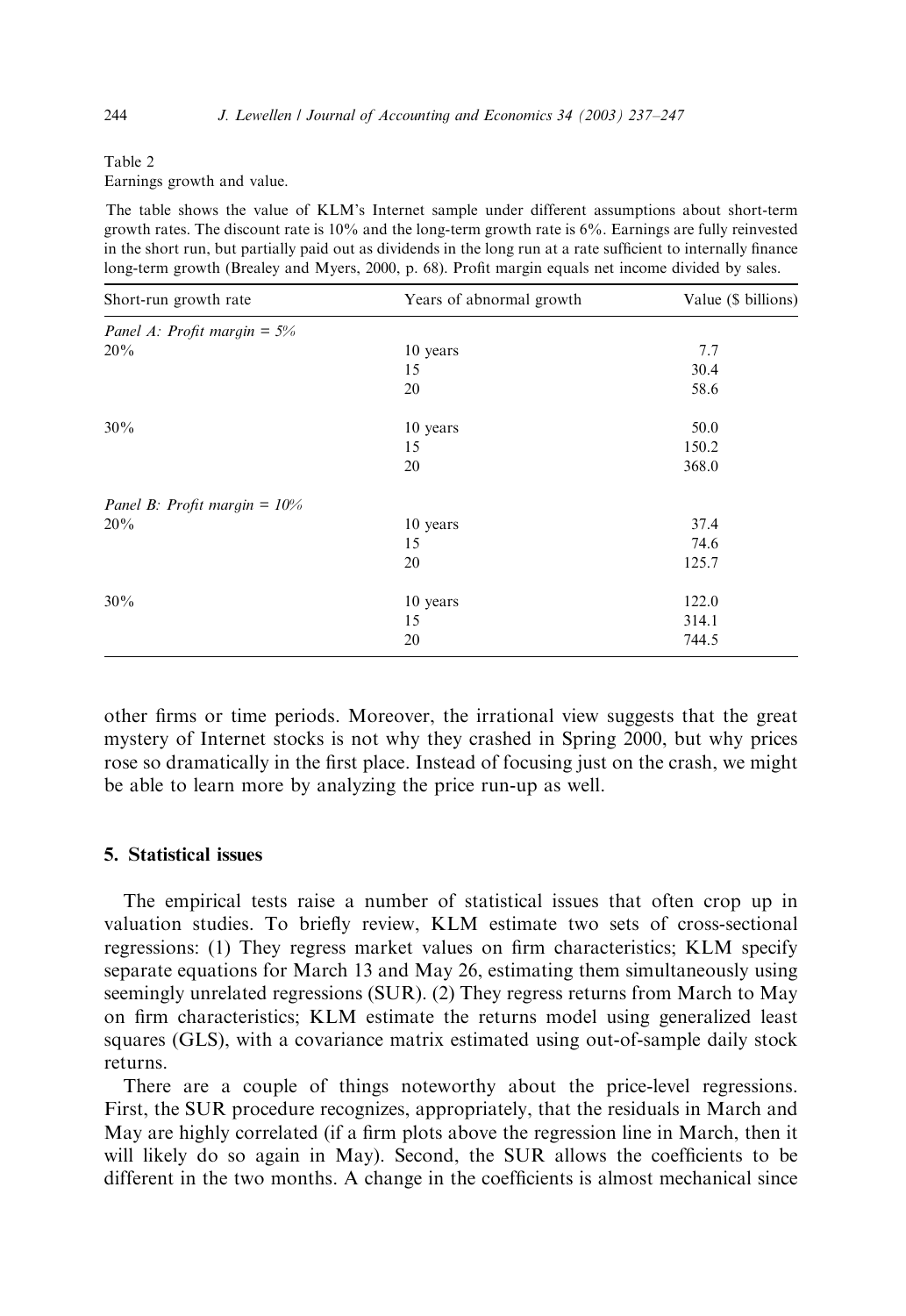prices, the dependent variable, drop by 60% on average between the two dates. In fact, if all prices dropped by exactly 60%, the coefficients would drop precisely the same amount. KLM's regressions for March and May clearly showthis effect.

Perhaps more interesting, the return regressions adjust for cross-correlation among the residuals. At the same time, the price-level regressions do not. This inconsistency forces us to consider which approach is correct. The literature is full of warnings that empirical tests, much like the ones in the current paper, should adjust for correlation among the residuals because prices are influenced by common factors. The obvious conclusion, then, is that cross-correlation is indeed important for KLM's tests. In my opinion, that conclusion is wrong.

To understand why, it is useful to consider a classic case in which crosscorrelations are important: tests of the CAPM. The CAPM says that expected returns are proportional to market betas. It is often tested by regressing, crosssectionally, realized returns on betas and other firm characteristics. Since the model predicts a linear relation between expected returns and betas, while the regression uses *realized* returns, the regression residuals are simply the difference between the two, unexpected returns. In this case, the residuals are cross-sectionally correlated because firms' unexpected returns are influenced by common factors.

The same type of argument does not apply in the current paper. Consider the levels regressions. KLM test whether prices in Spring 2000 are cross-sectionally correlated with various firm characteristics. The italics in the previous sentence are crucial: we are not trying to explain prices in general, but only for the two specific dates chosen in the paper. (In fact, the estimation specifically recognizes that the coefficients for one date do not generalize to other dates.) Howprices arrived at their current values is not important for the tests––we don't care about the time-series process or that prices are influenced by common factors. Instead, we care only about the actual prices observed on March 13 (or May 26). Take a simple analogy. Suppose we would like to test whether the average size of Internet firms on March 13 is greater than \$100 million. Average size can be estimated by regressing market values on a constant (that is, throwout the other independent variables in the March regression). The important question is: What is the source of randomness in this regression? Is cross-correlation in market values important for testing the hypothesis? I see no reason that it is. Thus, KLM appropriately ignore crosscorrelation in the levels regressions.

I am similarly skeptical about the need for cross-correlation adjustments in the return regressions. In the CAPM example, cross-correlation is important because we are interested in expected returns but we test the model with realized returns. That is not true here: we are specifically interested in realized returns. The residuals do not correspond to unexpected returns, but instead to the portion of realized returns that cannot be explained by the independent variables. There seems little reason to worry about common factors. Thus, KLM's tests, which do adjust for cross-correlation, seem excessively conservative. The correlation among returns is lowfor their sample, however, so the adjustment should have only a minor effect on the results (the average pairwise correlation is 0.108).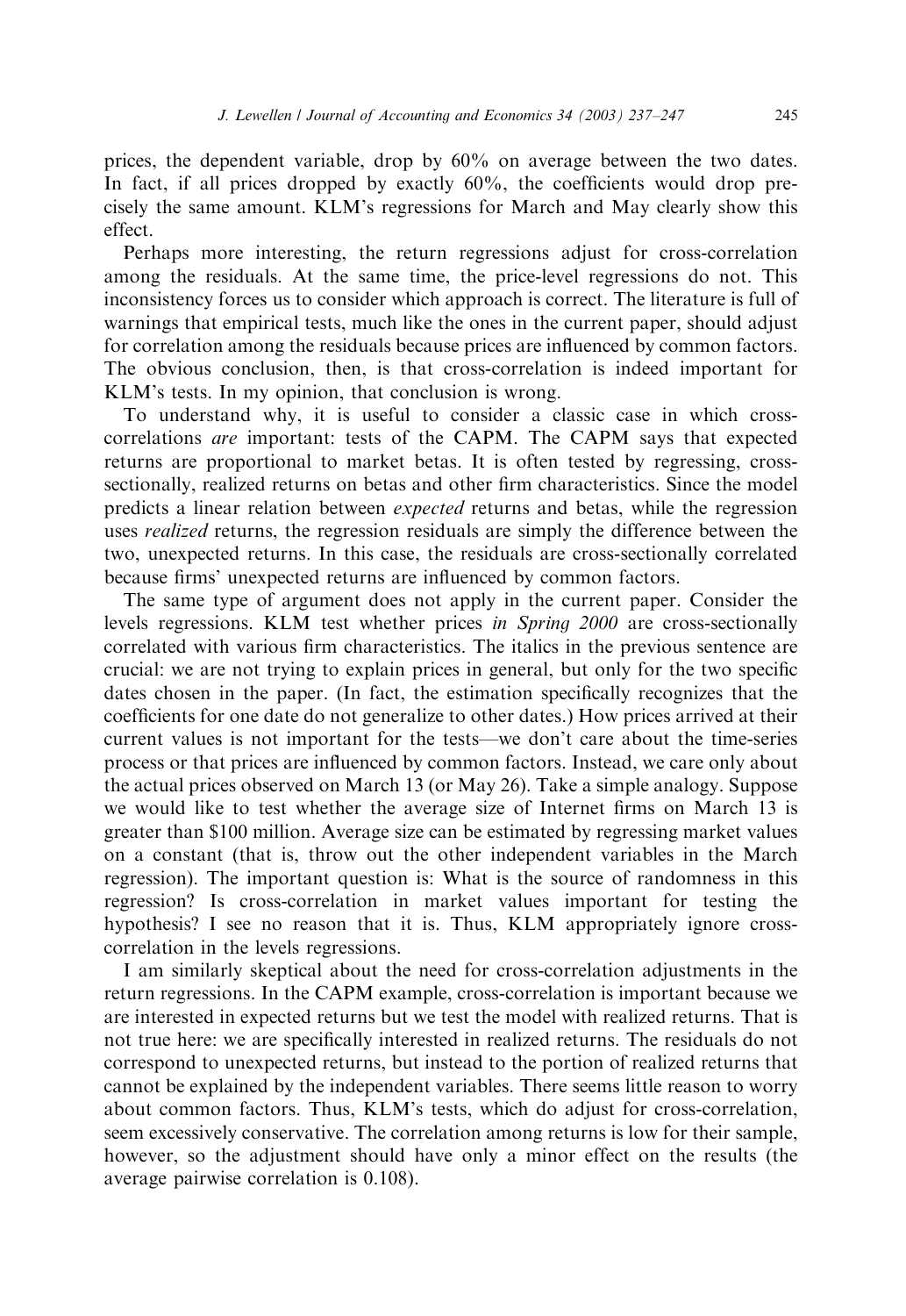## 6. Conclusions

This review tries to provide an alternative perspective on KLM's tests and conclusions. As such, it tends to emphasize what I perceive as weaknesses in their analysis. These concerns should not be overstated. All-in-all, the paper is creative and thought provoking. It analyzes an important and puzzling set of empirical facts, it offers several novel explanations for what we see, and it lays a solid empirical foundation for understanding Internet valuations. Without question, KLM explain (in a statistical sense) a remarkable fraction of the cross-sectional variation in prices and returns in Spring 2000. Our differences generally concern interpretation. KLM suggest that agency costs and information asymmetries help explain Internet valuations. That might be true, but I think their results tell us more about investors' misperceptions.

To close, I offer a fewobservations on accounting for intangible assets, motivated indirectly by KLM's results. Many analysts have suggested that accounting has not kept pace in recent years. As KLM note, the 'unusual relationship between stock prices and reported financial statement information' led some market observers to conclude that the 'extant financial reporting model was unable to recognize intangible assets.' The implication is that the accounting system needs to be fixed. To me, the experience of Internet firms provides little support for this view.

Leaving aside philosophical issues (i.e., what is the role of accounting?), there are two important empirical facts to consider. First, and most obviously, if valuations were irrational, then the 'unusual relationship' between prices and accounting information says little about problems with the accounting system. Second, even if valuations were right, the experience of Internet firms suggests that common prescriptions––like capitalizing marketing or R&D costs––could be misguided. In KLM's sample, total market value on March 13 was \$652 billion, book value was \$34.7 billion, and advertising plus R&D expense (for 1999) was a mere \$2.4 billion. Capitalizing marketing and R&D costs would do almost nothing to close the gap between market and book values. More importantly, the numbers suggest that most of the value created by Internet firms has very little to do with direct expenditures (the kind that might be captured by the accounting system). Instead, value seems to be largely created by good timing, good decisions, or simply good fortune. The idea that value is *purchased*—by investing in technology, brands, or human capital—is not supported by the data. Of course, the connection between value and intangible investments might be stronger for other firms. My point is simply that Internet firms do not provide compelling evidence that the accounting system needs to be fixed.

# References

- Brealey, R., Myers, S., 2000. Principles of Corporate Finance, 6th Ed. Irwin/McGraw-Hill, New york.
- Demers, E., Lev, B., 2001. A rude awakening: Internet shakeout in 2000. Review of Accounting Studies 6, 331–359.

Demers, E., Lewellen, K., 2002. The marketing role of IPOs: evidence from Internet stocks. Journal of Financial Economics, forthcoming.